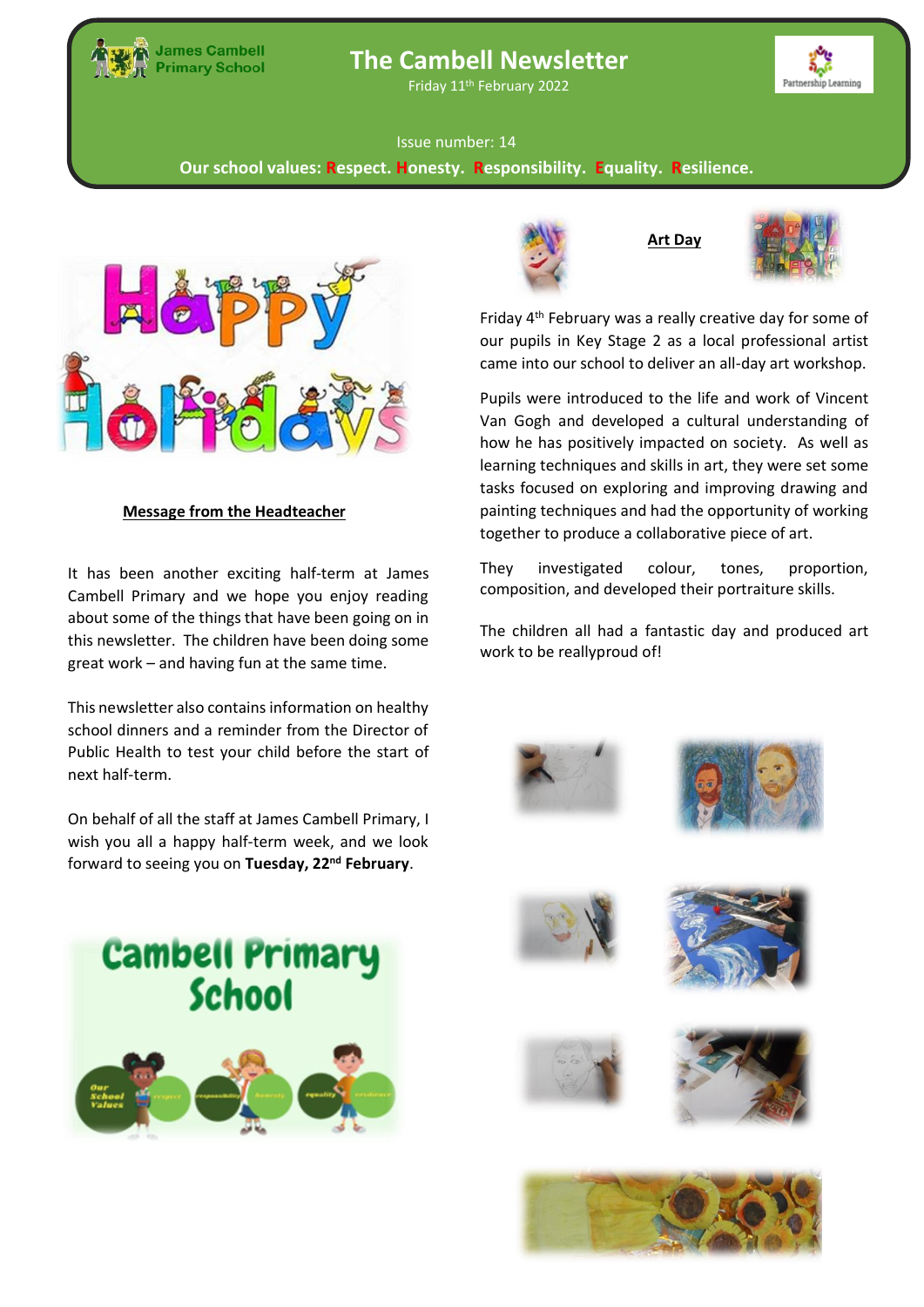



The children in KS1 were lucky enough at the start of term to attend a specially organised workshop in school. This was run by an external company called Conductive Music and linked elements of Computing, Science and Music together.

Amongst other activities, the children were encouraged to create musical instruments from LEGO and Play Dough, conduct electric currents by holding hands and record themselves composing simple songs. The activities were designed to engage the children further in the subjects and understand links between them. The workshop aimed to inspire future creativity and enjoyment for our future scientists, musicians and IT whiz kids!

Feedback from the children showed they had loved the experience and hoped it was something they could do again in the future.

#### **Year 2 Florence Nightingale workshop**



On Friday 14<sup>th</sup> of January, year 2 had a very special visitor in the Key Stage 1 hall! Our topic this half term is "Helping Hands" and we have been learning all about Florence Nightingale and Mary Seacole. Children were taken on a journey back in time to learn all about Florence Nightingale, by Florence Nightingale herself!

They learnt all about her early life, where she grew up and the struggles she faced in pursuit of her dream to become a nurse. The children also went on an imaginary journey, acting out how she travelled to Crimea by train and by boat. They learnt all about the challenges she faced in Crimea and how she was celebrated for her amazing work when she returned to England. It was an amazing workshop and the children thoroughly enjoyed it.



James Cambell's Parent Teacher Association (PTA) is an active and growing PTA which raises money for things that enhance the learning experience for our children. They organise events and activities, which bring the school community together to have some fun.

The PTA plays a vital role in assisting the participation of parents in school life by:

- Providing an active but informal communication link between the school and parents on nonacademic matters.
- Organising events to foster school community spirit and for the enjoyment of the children.

The PTA have already raise over £1200 due to their tremendous hard work putting together the Christmas Fayre!

We have 7 members on the board and a larger group of volunteers who help whenever they can.

| Keisha Van Kleef-Bolton |
|-------------------------|
| Kate Vickers-Ellis      |
| Louise Jaggs            |
| Katy Szilveszter        |
| Elena Petkova           |
| Nicola Masters          |
| <b>Caroline Stevens</b> |
|                         |

help?

But we can't run it alone. Thanks to all that have supported us so far, but we still need more volunteers. You don't have to give up an evening every week for the rest of your days! If you could just give a small bit of your time, perhaps help at one event or do some organising, or if you have computer skills (we need that too), it would be enough to help us do so much more! It's actually great fun, you meet great people and get to know your school.

The PTA are now busy planning for the Summer Fayre, which will be held on Friday the 1<sup>st</sup> July 2022.

For more information about the PTA and upcoming events, please look on the PTA page on the school website: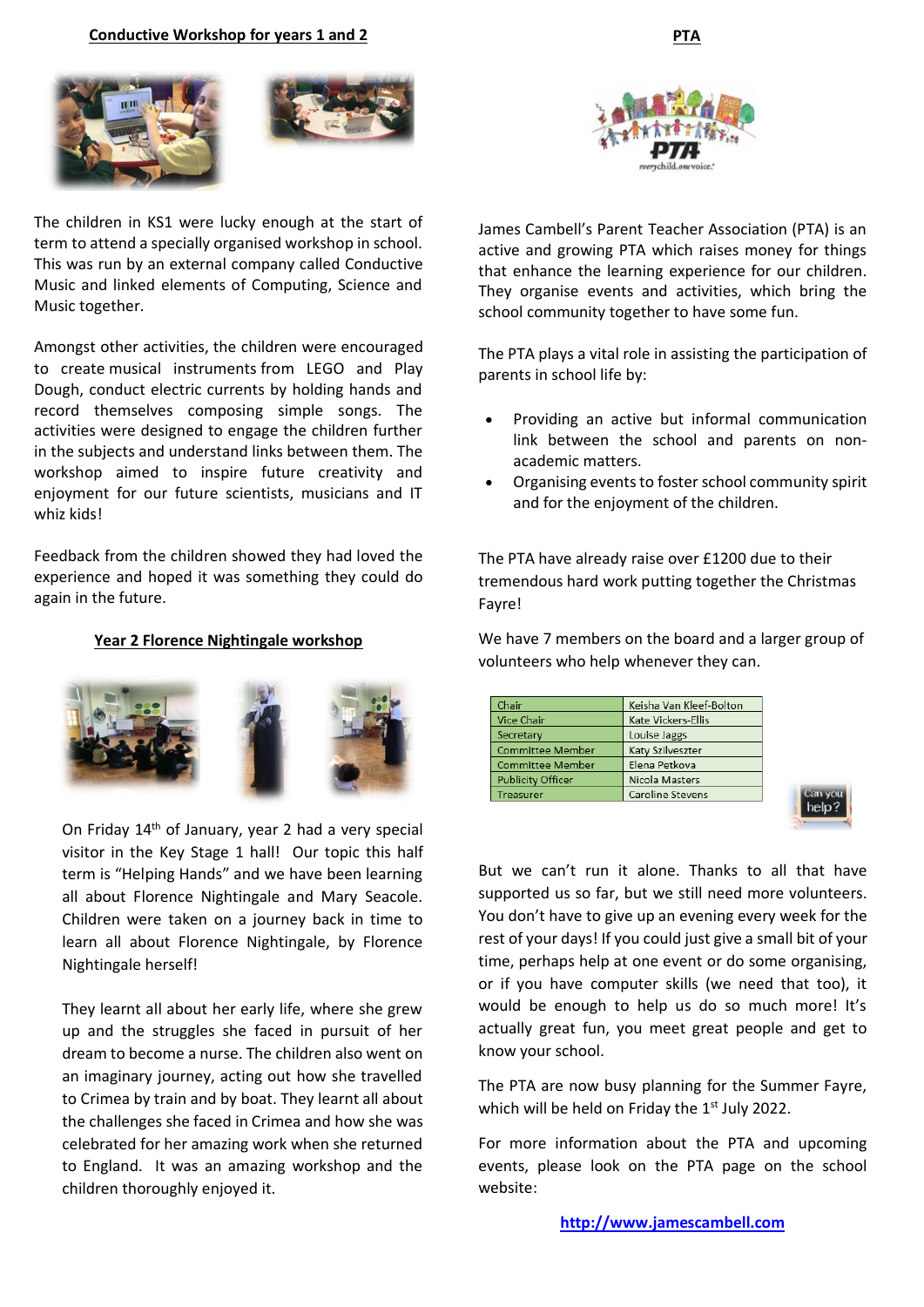#### **Healthy Packed Lunches**



The school provides a range of healthy hot dinners – you can see the menu on our school website.

But, if you do decide to provide your child with a packed lunch, please make sure it's **healthy and balanced**. Here are some ideas on healthy things you should include every day, what to include occasionally (not every day) and what to avoid:

| <b>Healthy things</b><br>to include in a<br>packed lunch<br>every day                                  | <b>Occasional</b><br>treats (not<br>every day)                                                               | <b>What to avoid</b>                                                 |
|--------------------------------------------------------------------------------------------------------|--------------------------------------------------------------------------------------------------------------|----------------------------------------------------------------------|
| At least one<br>portion of fruit<br>or vegetables                                                      | <b>Processed meat</b><br>(sausage rolls,<br>pies, corned<br>meat, sausages)                                  | <b>Salty snacks</b><br>(such as crisps)                              |
| Protein (meat,<br>fish, eggs,<br>lentils, kidney<br>beans,<br>chickpeas,<br>hummus,<br>falafel)        | <b>Cake or biscuits</b><br>(but always in<br>small portions<br>and as part of a<br>balanced<br>packed lunch) | <b>Chocolate bars</b><br>and chocolate-<br>coated cereal<br>bars     |
| <b>Starchy food</b><br>(bread, pasta,<br>rice, couscous,<br>noodles,<br>potatoes or<br>another cereal) |                                                                                                              | <b>Processed fruit</b><br>bars                                       |
| Dairy food<br>(milk, cheese,<br>yoghurt)                                                               |                                                                                                              | <b>Sweets</b>                                                        |
| A drink of<br>water, fruit<br>juice or<br>smoothie<br>(maximum size<br>150ml)                          |                                                                                                              | <b>Sugary soft</b><br>drinks (such as<br>squash and<br>fizzy drinks) |

You can find more tips on putting together a healthy packed lunch at [https://www.nhs.uk/healthier](https://www.nhs.uk/healthier-families/recipes/healthier-lunchboxes/#tips)[families/recipes/healthier-lunchboxes/#tips](https://www.nhs.uk/healthier-families/recipes/healthier-lunchboxes/#tips)



**Safer Internet Day**





At James Cambell we know how important it is that our children can keep themselves safe online. Different aspects of internet safety are taught in each year group every half term.

On Tuesday 8<sup>th</sup> February, it was Safer Internet Day 2022. Safer Internet Day is celebrated globally in February each year to promote the safe and positive use of digital technology for children and young people, and to inspire a national conversation about using technology responsibly, respectfully, critically and creatively.

Each year group had different activities and discussions linked to the theme: 'All fun and games? Exploring respect and relationships online'. Activities included:

- writing a recipe for respectful relationships online
- designing a gaming guide character to keep people safe online
- acting out different scenarios
- discussing what they should do if something bad online were to happen to them.

For advice about keeping children safe online and top tips for parents and carers please visit: [https://saferinternet.org.uk/safer-internet](https://saferinternet.org.uk/safer-internet-day/safer-internet-day-2022/advice-for-parents-and-carers)[day/safer-internet-day-2022/advice-for-parents-and](https://saferinternet.org.uk/safer-internet-day/safer-internet-day-2022/advice-for-parents-and-carers)[carers](https://saferinternet.org.uk/safer-internet-day/safer-internet-day-2022/advice-for-parents-and-carers)

### **Reception Animal Sanctuary visit**

After learning about different pets this term, and using non-fiction texts to research them, Reception were very lucky to have some real animals come and visit us. The children had the chance to meet a wide range of animals including baby meerkats, a guinea pig, a very large rabbit, a tortoise, a snake, a tarantula and many more! The children stroked, held and cuddled all the animals. The children made all of us very proud with how calm they were around the animals and the excellent questions they asked the animal handlers.